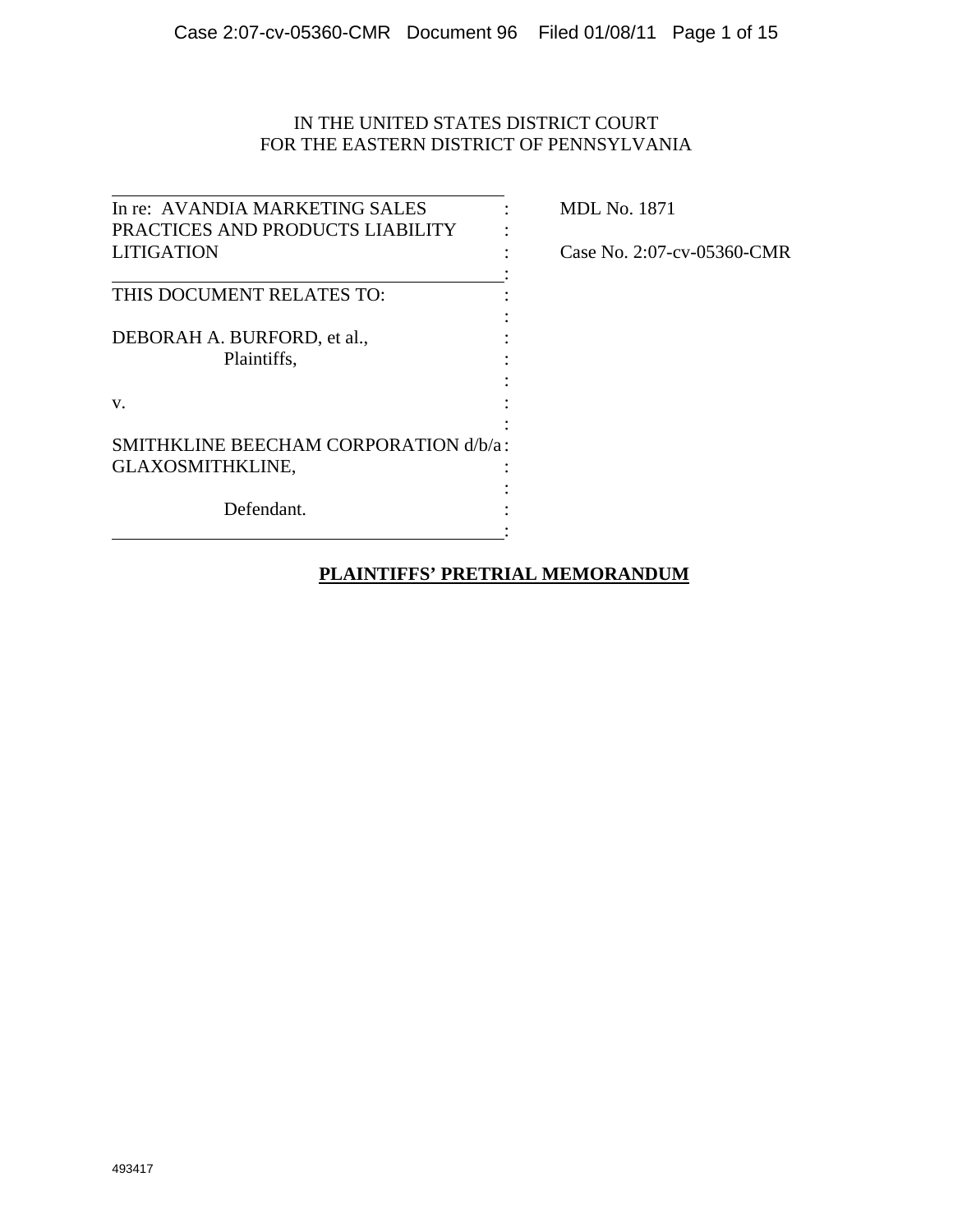Plaintiffs Deborah Burford, et al., by and through undersigned counsel of record submit the following pretrial memorandum and accompanying attachments pursuant to local rule 16.1(c) and Pretrial Order 124.

### **I. JURISDICTIONAL STATEMENT**

The Court has diversity jurisdiction over this case pursuant to 28 U.S.C. § 1332, in that the parties are citizens of different states, and the amount in controversy exceeds \$75,000. The Plaintiffs are citizens of North Carolina, while defendant GlaxoSmithKline is a corporate citizen of Pennsylvania. Additionally, this Court has jurisdiction as the MDL court for the Avandia litigation, as designated by Judicial Panel on Multidistrict Litigation pursuant to its authority under 28 U.S.C. § 1407(a).

## **II. STATEMENT OF THE FACTS OF THE CASE**

James Burford lived in Advance, North Carolina, with his wife of 27 years, Debbie, and their two children, Sarah, 10 and Michael, 16. He worked as an electrical parts salesmen for the same company for twenty years.

In 2004, only two years before his death, Jim was diagnosed with Type II diabetes. Like most persons with diabetes, he struggled with his weight, had high blood pressure and high cholesterol. He proactively managed these health issues and stayed active.

When Jim was first diagnosed with diabetes, his family doctor, Dr. Spencer, prescribed Metformin. Metformin is well known as the "gold standard" first-line treatment for Type II diabetes. On August 22, 2005, Dr. Spencer suggested that Jim add Avandia to his Metformin regimen. He began taking 4 mg of Avandia daily. Unfortunately, Avandia was not effective at controlling his blood sugar levels. On December 23, 2005, Dr. Spencer doubled the dose to 4 mg twice per day, the maximum approved dose of the drug. Jim compliantly took his new dose.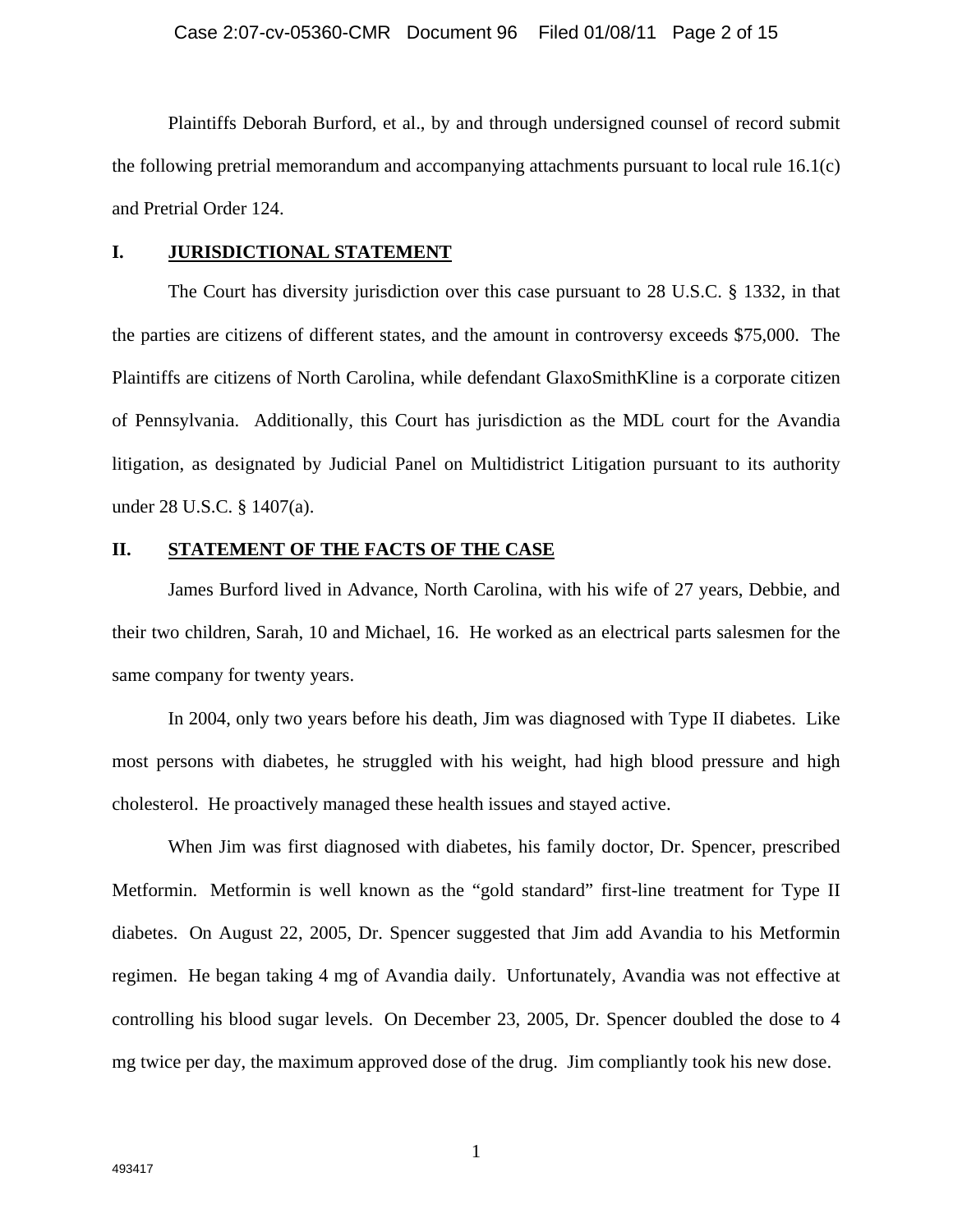### Case 2:07-cv-05360-CMR Document 96 Filed 01/08/11 Page 3 of 15

About three weeks after doubling his dose of Avandia, Jim had an episode where he awakened in the middle of the night sweating and felt his heart was beating fast. All experts in this case have described the event as likely a "myocardial ischemic attack." As noted, it occurred within weeks of Jim doubling his Avandia dose. Because Avandia, even at the highest dose, was not working, in October Dr. Spence added glyburide, a sulfonylurea, to Jim's prescriptions.

Later that year, on Sunday, November 19, 2006, Jim was not feeling well. He told his wife that he was extremely fatigued, was suffering from a headache, had shortness of breath, and was experiencing leg cramps. At Mrs. Burford's deposition, she recalled that her husband's face looked "puffy" in the month prior to his death, and that he was experiencing difficulty removing his wedding band. The following day, Monday, Jim continued to have a headache and stayed home from work. On Tuesday, he drove his son to school and went to work. But, by 2 p.m. on the afternoon of November 21, 2006, Jim was feeling so poorly that he returned home.

About an hour later, Debbie Burford returned home from work after picking up her 10 year-old daughter, Sarah, and one of Sarah's friends from school. As Debbie Burford entered the house, she called out Jim's name, but she got no response. As she came into the family room, Debbie noticed that Jim was lying on the sofa with his eyes partially open, and that he looked kind of bluish around the lips. Mrs. Burford grabbed the phone and started to call 911. Sarah and her friend came in the front door, and upon seeing her mother's fright, she asked her mother what was wrong. Debbie whispered "I think Daddy's asleep," and shooed Sarah and her friend off to play in her room upstairs. Mrs. Burford called 911, told them she feared her husband had died, and was given instructions on what to do to resuscitate him. She testified that she "tried to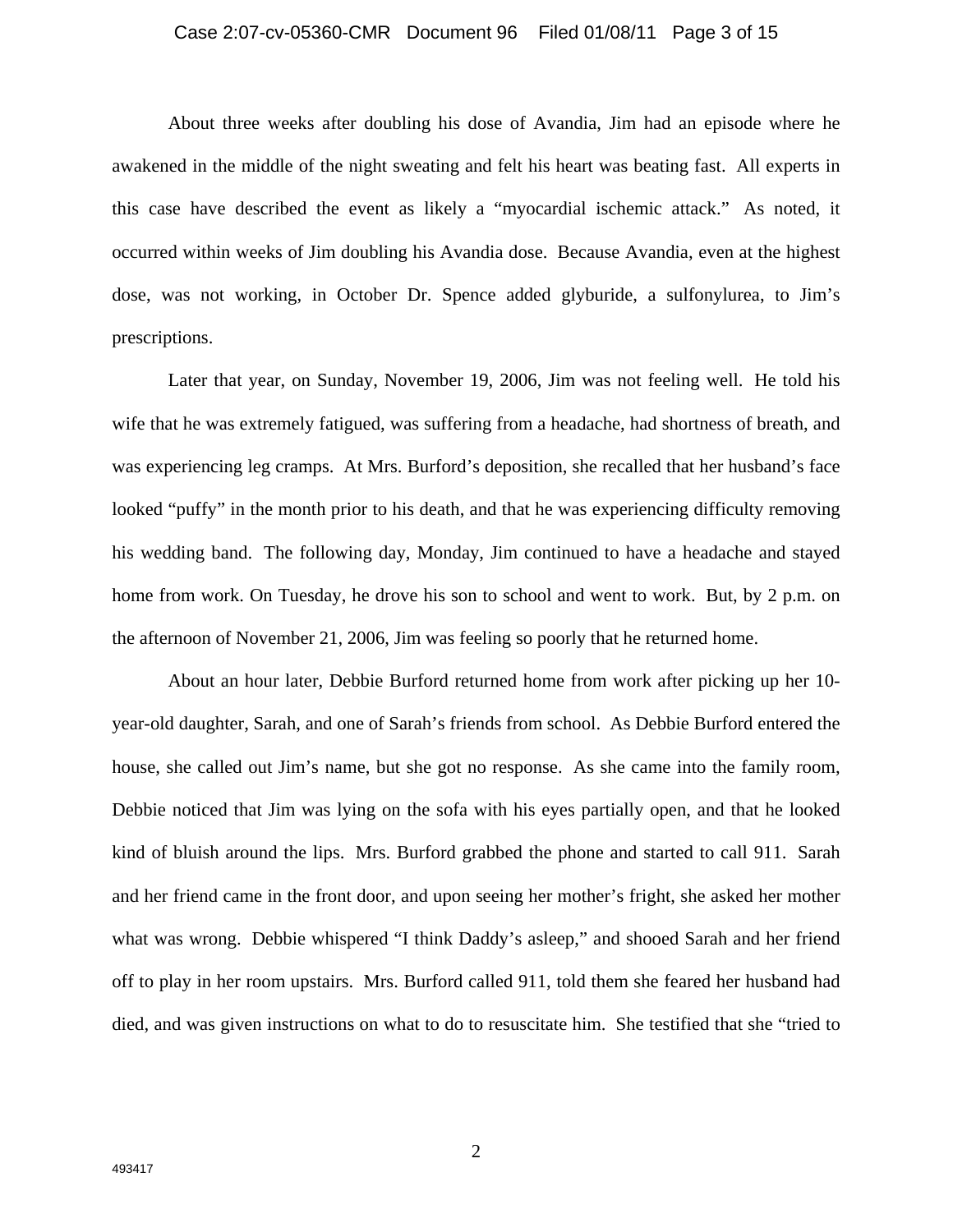### Case 2:07-cv-05360-CMR Document 96 Filed 01/08/11 Page 4 of 15

resuscitate him and tried to, you know, give him mouth-to-mouth; and there were already fluids in his mouth. It was gurgling."

Minutes later, the school bus carrying Michael Burford pulled up outside. He saw the driveway was filled with EMS vehicles. He got off the bus and ran home. When he came in, he saw his father to the left laying down "with his feet up on the seat like he always did to watch TV, and there were a bunch of people around him, and there was a blanket or something over his face." Jim Burford was pronounced dead. He was 49 years old.

Because the death was unexpected, particularly in someone so young, Dr. Spencer ordered an autopsy. The autopsy revealed that  $\lim$  had suffered from a myocardial infarction – a heart attack. A thrombus (blood clot) was found in one of the arteries that provides blood to the heart, his right coronary artery. Both the autopsy report and death certificate state that Jim died of a myocardial infarction.

Dr. Spencer testified that it was his practice to talk with his patients about medication options, the reasons for the medications, and the risks involved. When prescribing Avandia, Dr. Spencer did not discuss the increased risk of myocardial infarction that comes from use of the drug. In November 2006, Dr. Spencer could not know that Avandia had been shown to cause heart attacks because GSK had not warned physicians in the United States about the risk. In Europe, one month before Jim Burford died, GSK added a warning to the label saying Avandia had been shown to increase the risk of myocardial ischemic events, such as heart attacks. GSK did not put that warning in the U.S. label until a year after Jim's heart attack.

Dr. Spencer testified that he now believes that the other commercially available thiazolidindione (TZD), Actos, is safer than Avandia, "with no apparent increased risk of myocardial infarction or heart attack in patients with Type II diabetes that take Actos." Further,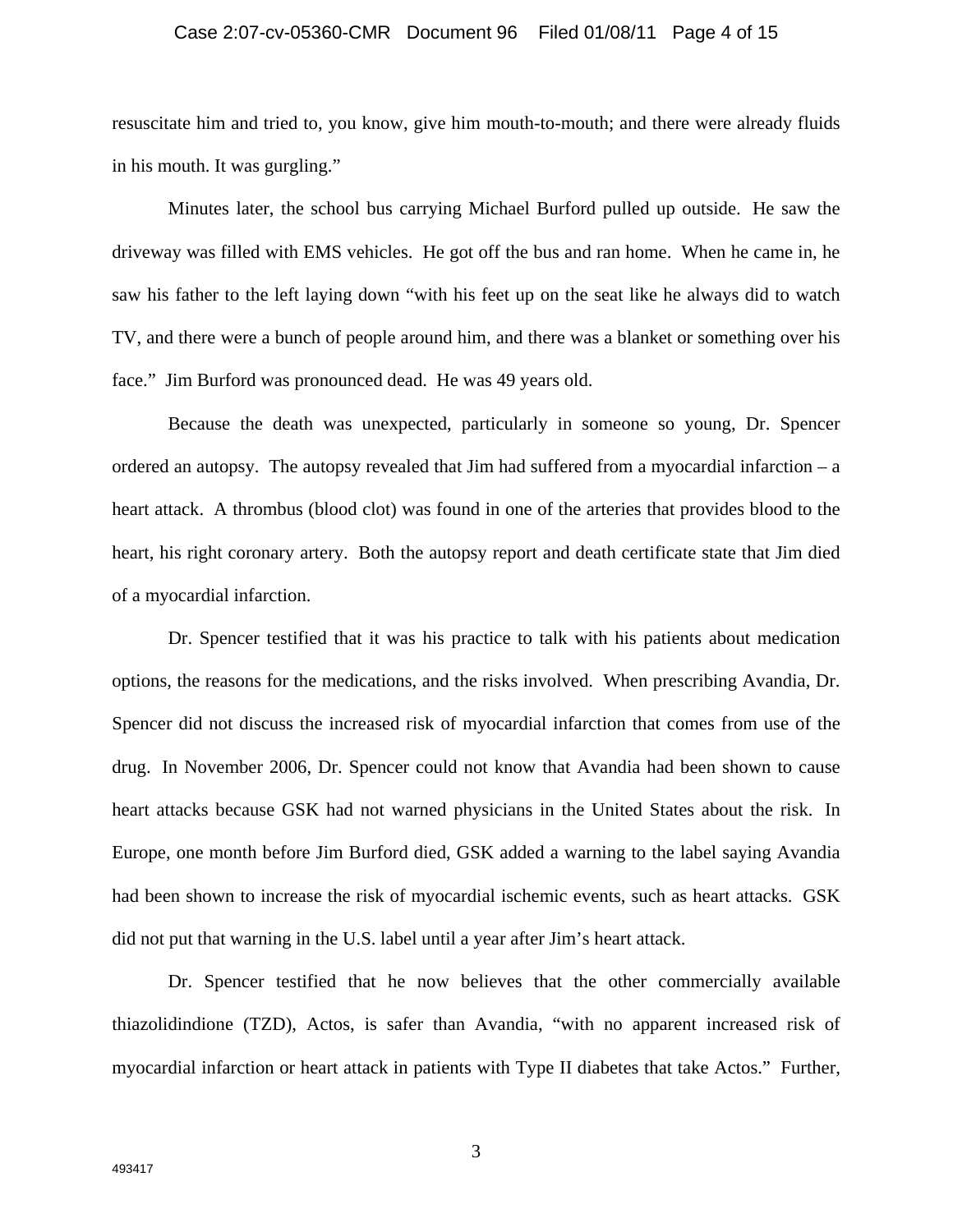### Case 2:07-cv-05360-CMR Document 96 Filed 01/08/11 Page 5 of 15

Dr. Spencer testified that had GSK timely warned of the increased risk of myocardial ischemic events, he would have prescribed the safer alternative for Jim, Actos. He also testified that Jim's death, only 2.5 years after being diagnosed with diabetes, was "uncommon."

Plaintiffs will demonstrate that Glaxo knew of the heart danger risks of its drug Avandia. That it manufactured and sold this drug to a population that was already vulnerable to these risks. Moreover, Plaintiffs will show Glaxo failed to warn physicians and patients, including Jim Burford and his physician, of these risks. Finally, had Glaxo warned physicians and patients of this dangers, Jim Burford would not have been prescribed Avandia and would not have had a heart attack and died at age 49.

### **III. ITEMIZED DAMAGES FOR THE ESTATE OF JAMES BURFORD**

Economic Damages

| <b>Damage</b>                              |                           |                            | <b>Amount</b>  |
|--------------------------------------------|---------------------------|----------------------------|----------------|
| Lost Wages:                                |                           |                            | \$1,159,700.00 |
| Lost Value of Household Services:          |                           | $\mathcal{S}$              | 215,400.00     |
| <b>Funeral Expenses:</b>                   |                           | \$                         | 11,286.93      |
| Davie County EMS:                          |                           | \$                         | 1,142.36       |
|                                            | <b>TOTAL</b> <sup>1</sup> |                            | \$1,387,529.92 |
| <b>Non Economic Damages</b>                |                           |                            |                |
| <b>Damage</b>                              |                           |                            | <b>Amount</b>  |
| Pain and Suffering, James Burford          |                           | to be determined by a jury |                |
| <b>Emotional Distress, Deborah Burford</b> |                           | to be determined by a jury |                |
| <b>Emotional Distress, Michael Burford</b> |                           | to be determined by a jury |                |

<sup>&</sup>lt;sup>1</sup> Plaintiffs damages may be trebled if they prevail on their claim under North Carolina law for unfair and deceptive trade practices.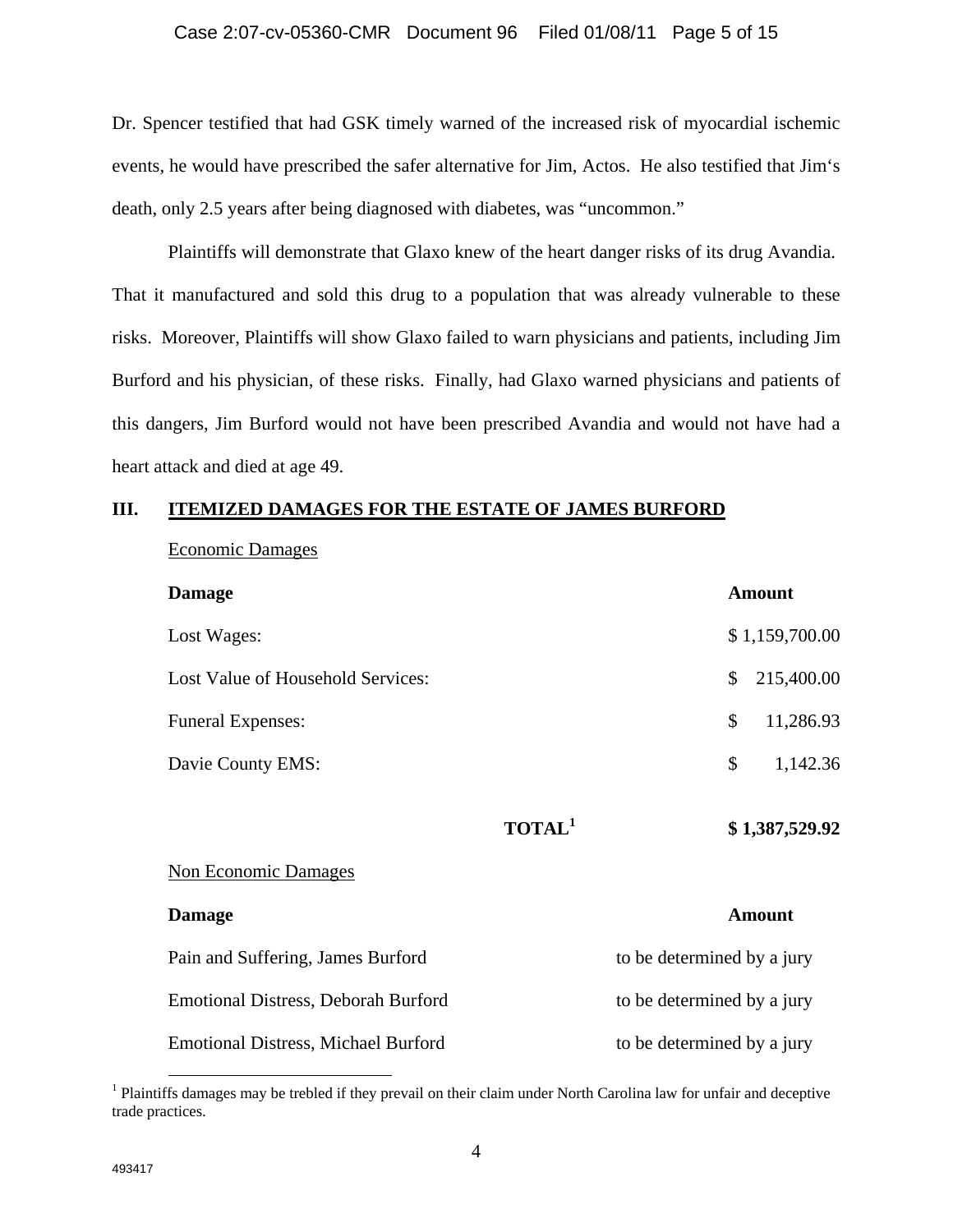## Case 2:07-cv-05360-CMR Document 96 Filed 01/08/11 Page 6 of 15

|                                                    | TAL. | to be determined by a jury |
|----------------------------------------------------|------|----------------------------|
| <b>Punitive Damages</b>                            |      | to be determined by a jury |
| Loss of Services/Society<br>Sarah Burford          |      | to be determined by a jury |
| Loss of Services/Society<br><b>Michael Burford</b> |      | to be determined by a jury |
| Loss of Consortium, Deborah Burford                |      | to be determined by a jury |

# **IV. LIST OF INTENDED WITNESSES (DESIGNATED SEPARATELY FOR LIABILITY AND DAMAGES)**

Please see Attachment A to this Pretrial Memorandum for the list of intended witnesses to testify at trial.

## **V. SCHEDULE OF EXHIBITS TO BE OFFERED AT TRIAL**

Please see Attachment B to this Pretrial Memorandum for the list of exhibits to be offered

at trial.

## **VI. ESTIMATE OF REQUIRED TRIAL TIME**

Plaintiffs anticipate needing six full days of trial time.

# **VII. STIPULATIONS**

The Parties will continue to work toward stipulations regarding all issues, including

evidentiary matters.

## **VIII. AMENDMENTS OF PLEADINGS OR OTHER APPROPRIATE MATTERS**

None at this time.

# **IX. PROPOSED VOIR DIRE QUESTIONS**

Plaintiffs' proposed voir dire questions are attached to Plaintiffs Pretrial Memorandum at

Attachment C.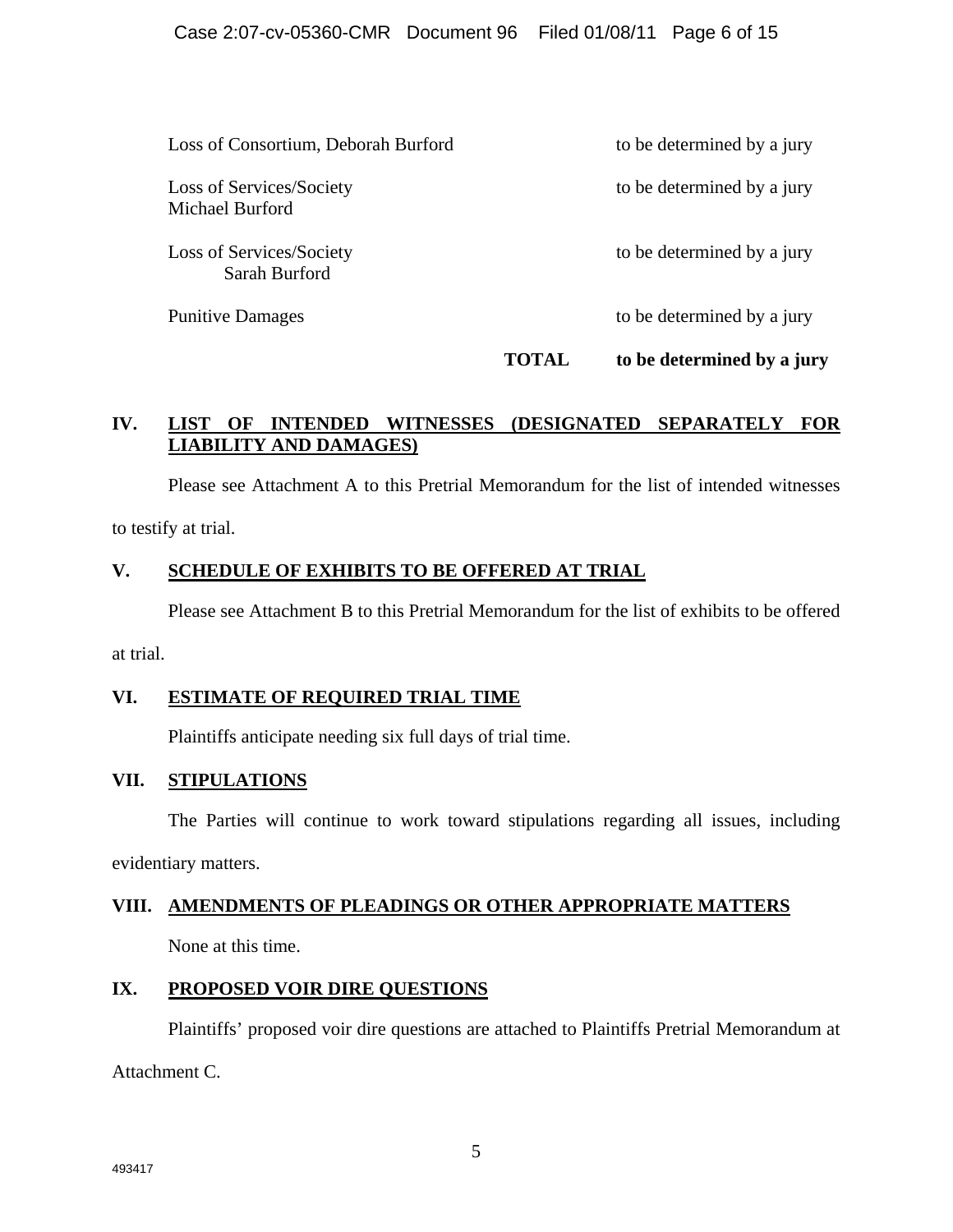## **X. PROPOSED JURY INSTRUCTIONS (ONE POINT PER PAGE)**

Plaintiffs' proposed jury instructions are attached to Plaintiffs Pretrial Memorandum at Attachment D.

### **XI. PROPOSED JURY INTERROGATORIES**

Plaintiffs' proposed jury interrogatories are attached to Plaintiffs Pretrial Memorandum at Attachment E.

## **XII. SPECIFIC LEGAL ISSUES INVOLVED IN THE CASE**

### **A. Plaintiff Must Demonstrate Glaxo Failed to Warn Doctors and the Public**

During the recent *Daubert* hearing, Glaxo took the position that its conduct in this case should be measured solely by reference to what it told Jim Burford and his doctor and what Avandia did to Jim Burford. In essence, Glaxo wants to limit all evidence in this case to issues of specific causation. To do so, would prevent Plaintiffs as a matter of law from meeting the burdens imposed upon them to prove their entire case.

Plaintiffs have alleged that Glaxo failed to warn of the heart dangers of its drug, Avandia. Under North Carolina law, to prove such a claim Plaintiffs must demonstrate, among other things, that at the time Avandia left the control of the defendant without an adequate warning or instruction:

1. Avandia created an unreasonably dangerous condition;

2. that the defendant knew or, in the exercise of ordinary care should have known, posed a substantial risk of harm;

3. to a reasonably foreseeable claimant.

*See Plaintiffs' Proposed Jury Instructions, Failure to Warn*. For purposes of this instruction, "Ordinary care means that degree of care which a reasonable and prudent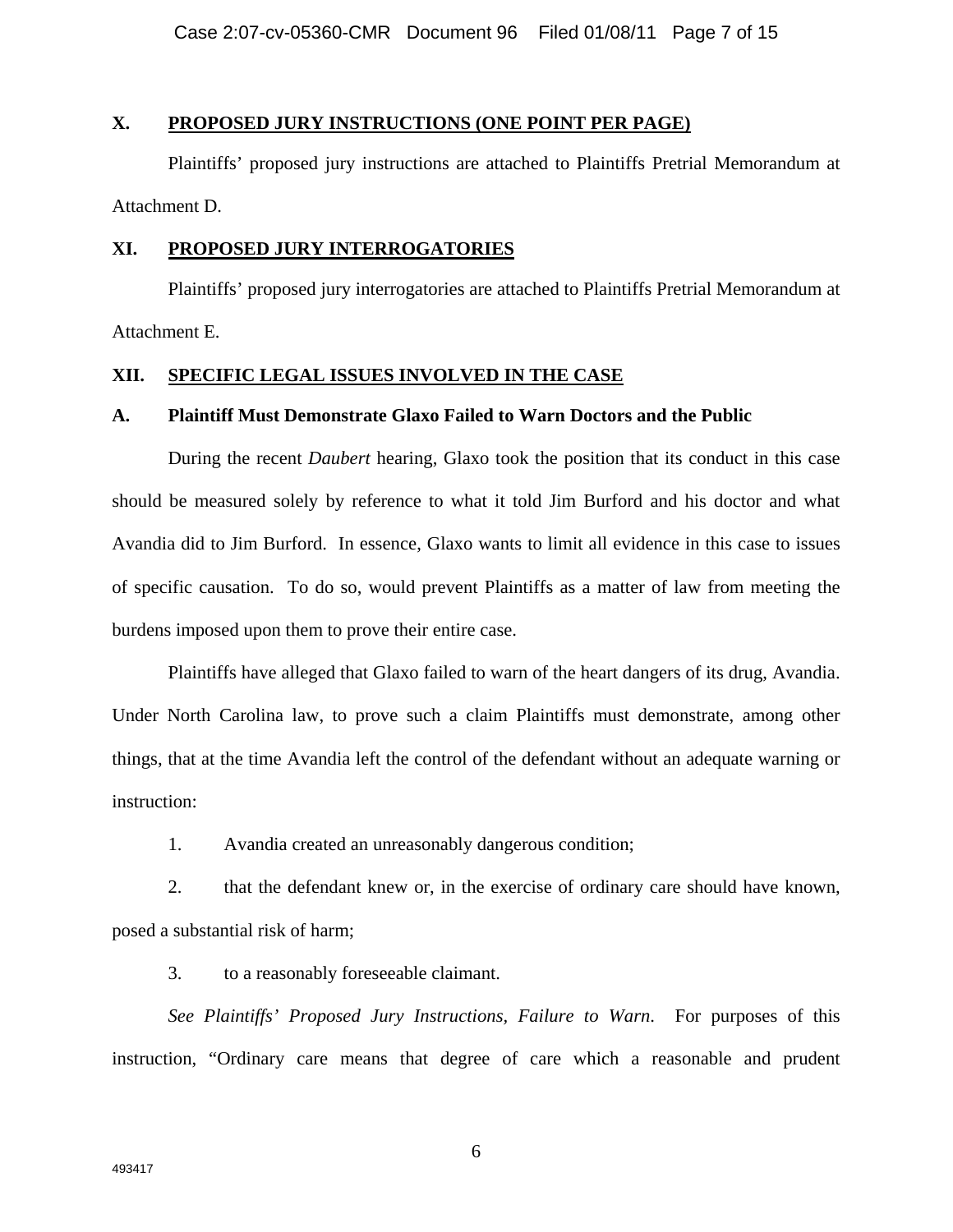### Case 2:07-cv-05360-CMR Document 96 Filed 01/08/11 Page 8 of 15

manufacturer would use under the same or similar circumstances to protect others from injury or death." *Id.* 

Hence, Plaintiffs must demonstrate not only that Avandia was dangerous to Jim Burford's heart (as Glaxo would limit the proof), but that Glaxo knew or should have known that it was dangerous to the heart of a reasonably foreseeable user (i.e., patients with diabetes). As such Glaxo's knowledge about the medical risks Avandia posed to diabetes patients in general is fundamental to Plaintiffs meeting their burden of proof.

The actions it takes or refuses to take to gain the appropriate knowledge of the dangers are measured against what a reasonable and prudent manufacturer would do under the same circumstances. Glaxo has not, and will not, stipulate to this element upon which the Plaintiffs bear the burden. In fact, to this day, Glaxo denies both that Avandia is dangerous to the hearts of patients with diabetes and that it had any knowledge of Avandia's unreasonably dangerous condition.

Hence, pursuant to F.R.E. 401, Plaintiff must be permitted to introduce that evidence which has a tendency to show Glaxo knew or should have known Avandia was dangerous to the hearts of diabetes patients. In addition, Plaintiffs must be permitted to introduce evidence of the circumstances to demonstrate whether Glaxo acted in a reasonable manner in those circumstances. To satisfy this burden, Plaintiff will present evidence that:

- In 1994, Glaxo knew Avandia increased heart problems in pre-clinical animal studies;

- In 1998, in Glaxo knew Avandia increased LDL or bad cholesterol, a clear marker of cardiovascular risk;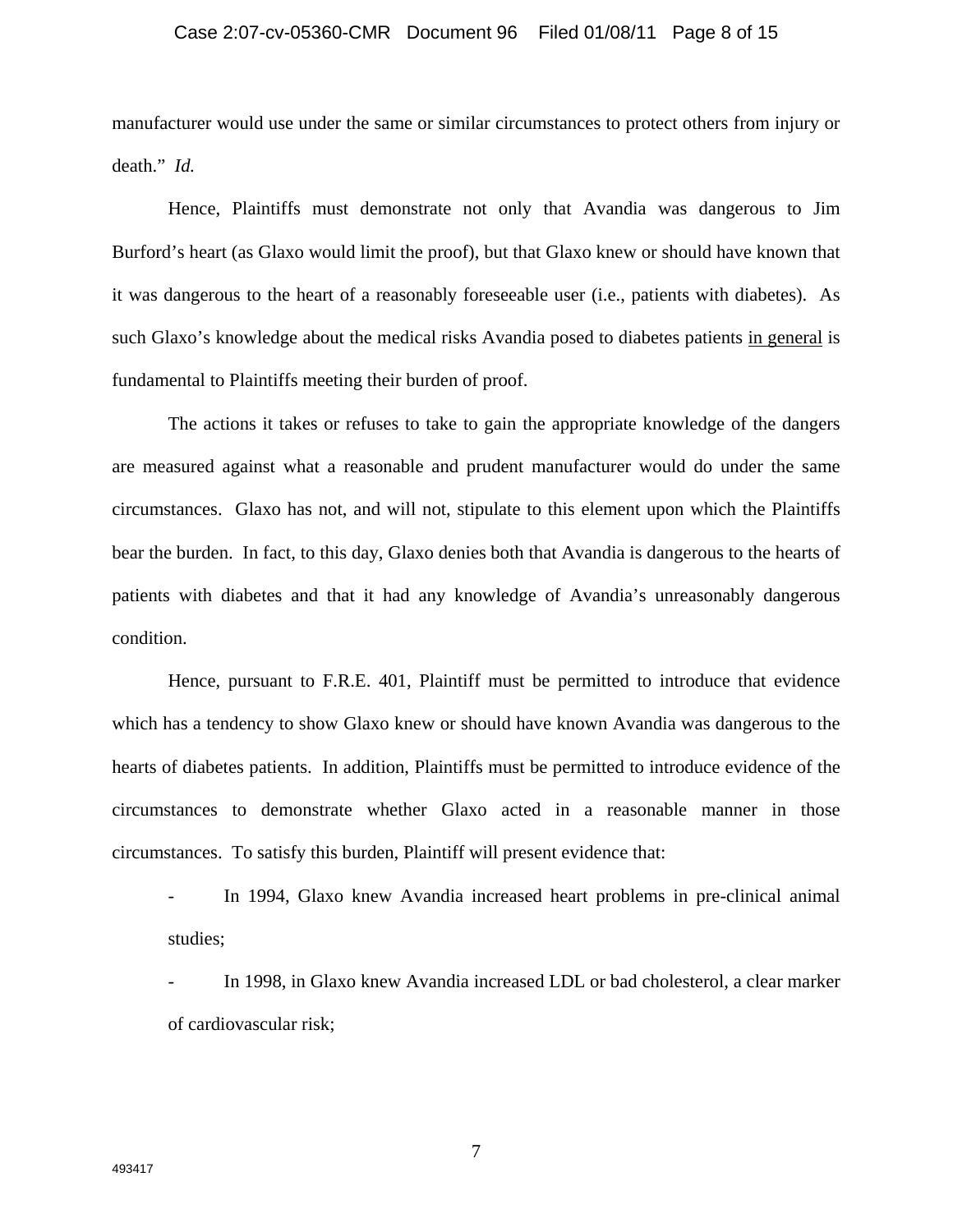- In 1998, Glaxo knew Avandia increased ApoB, a clear marker of cardiovascular risk;

In 2000, Glaxo knew Avandia increased Lp-PLA2, a novel marker of cardiovascular risk;

- Glaxo scientists had multiple exchanges with scientists, analysts and regulators about the increase in myocardial ischemic events with the use of Avandia.

Glaxo's counsel seeks to exclude this evidence. They claim it is irrelevant here by asserting that the specific patient, Jim Burford, did not experience some of these negative effects of Avandia. They argue that the warning and concerns of scientists and regulators notifying Glaxo of the risks are irrelevant to Jim Burford's heart attack or what his personal physician knew or did not know. However, all of this evidence goes directly to demonstrate that Glaxo knew or should have known under the circumstances existing at the time that Avandia was dangerous to the heart. This is a fundamental element of Plaintiffs' liability case. If the Court should exclude this notice evidence, Glaxo will surely move for dismissal claiming lack of proof as to its knowledge of Avandia's unreasonably dangerous condition. Repeated signals and notifications of the heart risks of Avandia should be presented for the jury's consider as to whether Glaxo knew or should have known of the heart dangers of the drug.

Clearly, Glaxo will contend that the evidence was not robust enough to put it on notice. It is welcome to do so. However, Plaintiffs must be permitted to demonstrate to the jury that when confronted with such evidence a reasonable manufacturer should have known and therefore warned physicians and patients of Avandia's dangerous condition.

## **B. Glaxo's Duty to Inform Goes Not Only to Jim Burford and His Physician, But to all Doctors and patients who might be foreseeable recipients of that information**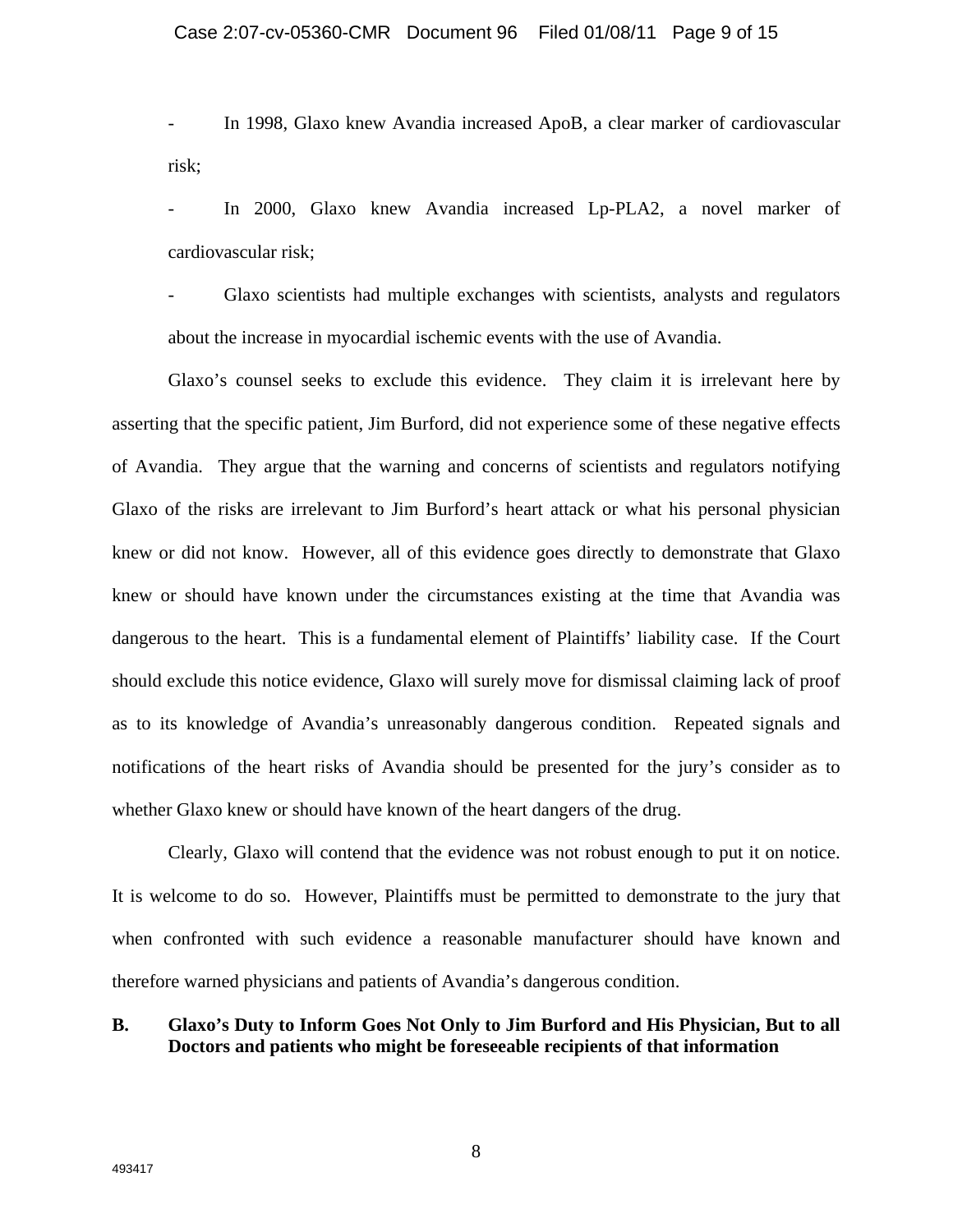### Case 2:07-cv-05360-CMR Document 96 Filed 01/08/11 Page 10 of 15

Plaintiffs must also demonstrate that, when confronted with this notice of the risks of Avandia, Glaxo unreasonably failed to inform physicians and patients. Again, the extent of Glaxo's duty and the test of its reasonableness are not limited to Jim Burford and/or his physician, as Glaxo has represented. In fact, Glaxo's legal obligation as set forth in the applicable regulations is not tied to Jim Burford or Dr. Spencer. Glaxo must revise its label "as soon as there is reasonable evidence of an association of a serious hazard with a drug." This legal duty runs to all reasonably foreseeable physicians and patients.<sup>2</sup> Hence, evidence of Glaxo's failure to inform physicians and patients about the heart dangers of Avandia is essential to Plaintiffs' ability to prove their case. To meet their burden, Plaintiffs must be permitted to demonstrate what Glaxo did and did not do in response to the knowledge of the cardiovascular risks. For example, Plaintiffs must be permitted to present evidence that, while knowing of the heart dangers:

- Glaxo affirmatively marketed Avandia as cardio-protective;

- Glaxo did not publish data and studies showing the heart dangers;

- Glaxo designed studies to avoid showing heart dangers;

- Glaxo chose to warn physicians and patients of the heart dangers in countries outside of the United States while not informing physicians here;

- Glaxo sales materials minimized the heart dangers of Avandia;
- Glaxo refused to let physicians discuss the heart dangers.

All of this evidence, and more, has some tendency to show Glaxo did not act as a reasonably prudent manufacturer should have acted when knowing of the heart dangers of a

<sup>&</sup>lt;sup>2</sup> In addition to their failure to warn claim, Plaintiffs have alleged that Glaxo's sales of Avandia constituted an unfair and deceptive act. To meet their burden on this claim, Plaintiffs must show Glaxo knew "that taking Avandia increases the risk of suffering a heart injury and fail[ed] **to warn doctors or the public about that risk**."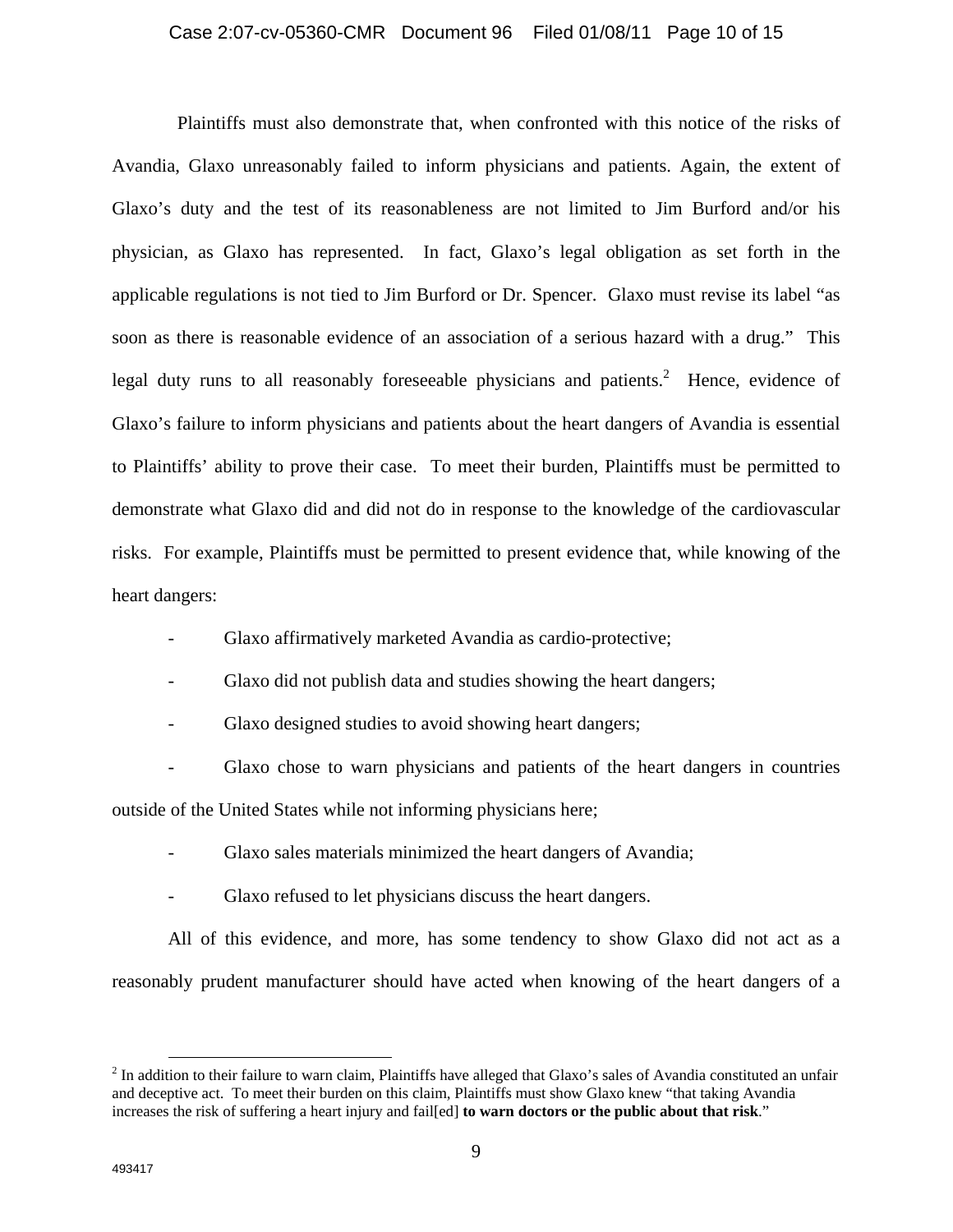### Case 2:07-cv-05360-CMR Document 96 Filed 01/08/11 Page 11 of 15

drug. Assuming the evidence is otherwise admissible, Plaintiff should be permitted to introduce it to the jury.

Finally, under North Carolina law, this evidence goes directly to prove proximate causation. Contrary to Glaxo's assertions at the *Daubert* hearing, Plaintiff may prove proximate causation through Glaxo's failure to warn the medical community of Avandia's dangers. "[T]he North Carolina Court of Appeals has specifically concluded that proximate cause may be established based on failure to warn not only the prescribing physician, but also other "foreseeable" treating medical professionals pursuant to "standard principles of negligence law." *See Fussman v. Novartis Pharmaceuticals Corporation, Slip Copy, 2010 WL 4104707, \*2*  (M.D.N.C. 2010) (citing *Holley v. Burroughs Wellcome Co.*, 74 N.C.App. 736, 746, 330 S.E.2d 228, 235 (1985). Hence, the North Carolina Supreme Court "thus [extended] proximate cause to treating medical personnel (not just the prescribing physician), based on information provided by the manufacturer to the medical profession generally through 'medical journals, professional literature distributions and package inserts." *Id.* 

## **C. Plaintiff Need Not Prove that Avandia Was the Sole Cause of Jim Burford's Heart Attack**

In the instant action, Plaintiffs must prove by a preponderance of the evidence that Glaxo's conduct was *a* proximate cause of Jim Burford's heart attack. Glaxo, by invoking the "but for" standard, has suggested to the Court that to establish proximate cause Plaintiffs must prove to a medical certainty through expert testimony that Avandia was the sole and exclusive cause of Jim Burford's heart. This is incorrect.

North Carolina law is very clear: Plaintiffs need only demonstrate Avandia was *one* cause of Jim Burford's heart attack. Moreover, Plaintiffs need not prove it with certainty. As one court applying North Carolina law has stated: "Proximate cause is ordinarily a question of fact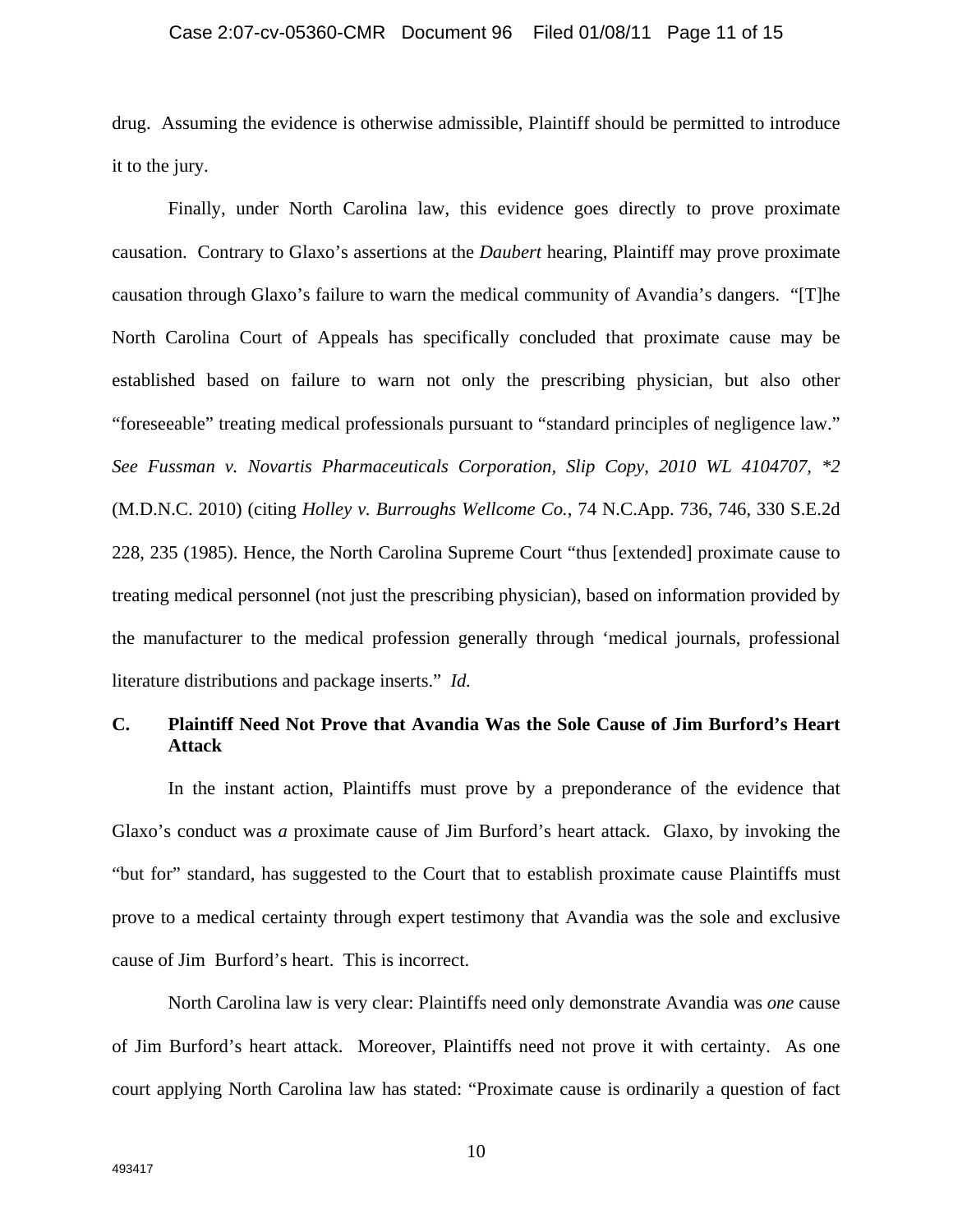### Case 2:07-cv-05360-CMR Document 96 Filed 01/08/11 Page 12 of 15

for the jury, to be solved by the exercise of good common sense in the consideration of the evidence of each particular case' .... [and] '[c]ausation is an **inference** of fact to be drawn from other facts and circumstances.'" *Fussman v. Novartis Pharmaceuticals Corp*., Slip Copy, 2010 WL 4104707 (M.D.N.C. 2010).

 Under the North Carolina Pattern Jury Instructions, a defendant's conduct need not be the sole cause of plaintiff's injuries but rather one proximate cause. *See N.C. Pattern Jury Instructions* 102.19.<sup>3</sup> Similarly, North Carolina's Pattern Jury Instructions for a products liability claim of inadequate warning or instruction provide:

...Proximate cause is a cause which in a natural and continuous sequence produces a person's [injury] [death] [damage], and is a cause which a reasonable and prudent person could have foreseen would probably produce such [injury] [death] [damage] or similar injurious result. There may be more than one proximate cause of [an injury] [a death] [a damage]. Therefore, the plaintiff need not prove the defendant's failure to provide an adequate warning or instruction was the sole proximate cause of the [injury] [death] [damage]. The plaintiff must prove, by the greater weight of the evidence, only that such failure was a proximate cause.

N.C. Pattern Jury Instructions 741.70.<sup>4</sup> Both of these instructions (negligence and failure to warn) establish that the defendant's negligence need only *a*, not the sole, proximate cause in bringing about the plaintiff's injuries and not the only cause.<sup>5</sup>

<sup>&</sup>lt;sup>3</sup> "There may be more than one proximate cause of [an injury] [damage]. Therefore the plaintiff need not prove that the defendant's negligence was the sole proximate cause of [injury] [damage]. The plaintiff must prove, by the greater weight of evidence, only that the defendant's negligence was a cause."

Pattern Instructions regarding claim of inadequate design or formulation utilizes substantially the same language. *See N.C. Pattern Jury Instructions 741.71* 

<sup>&</sup>lt;sup>5</sup> North Carolina Courts continue to use the "substantial factor" test in determining issues of proximate cause. *See*, *e.g.* Self v. Yelton, No. COA09-207 (N.C. App. January 5, 2010) ("it must be shown that the defendant's actions were a substantial factor...of the particular injuries for which the plaintiff seeks recovery."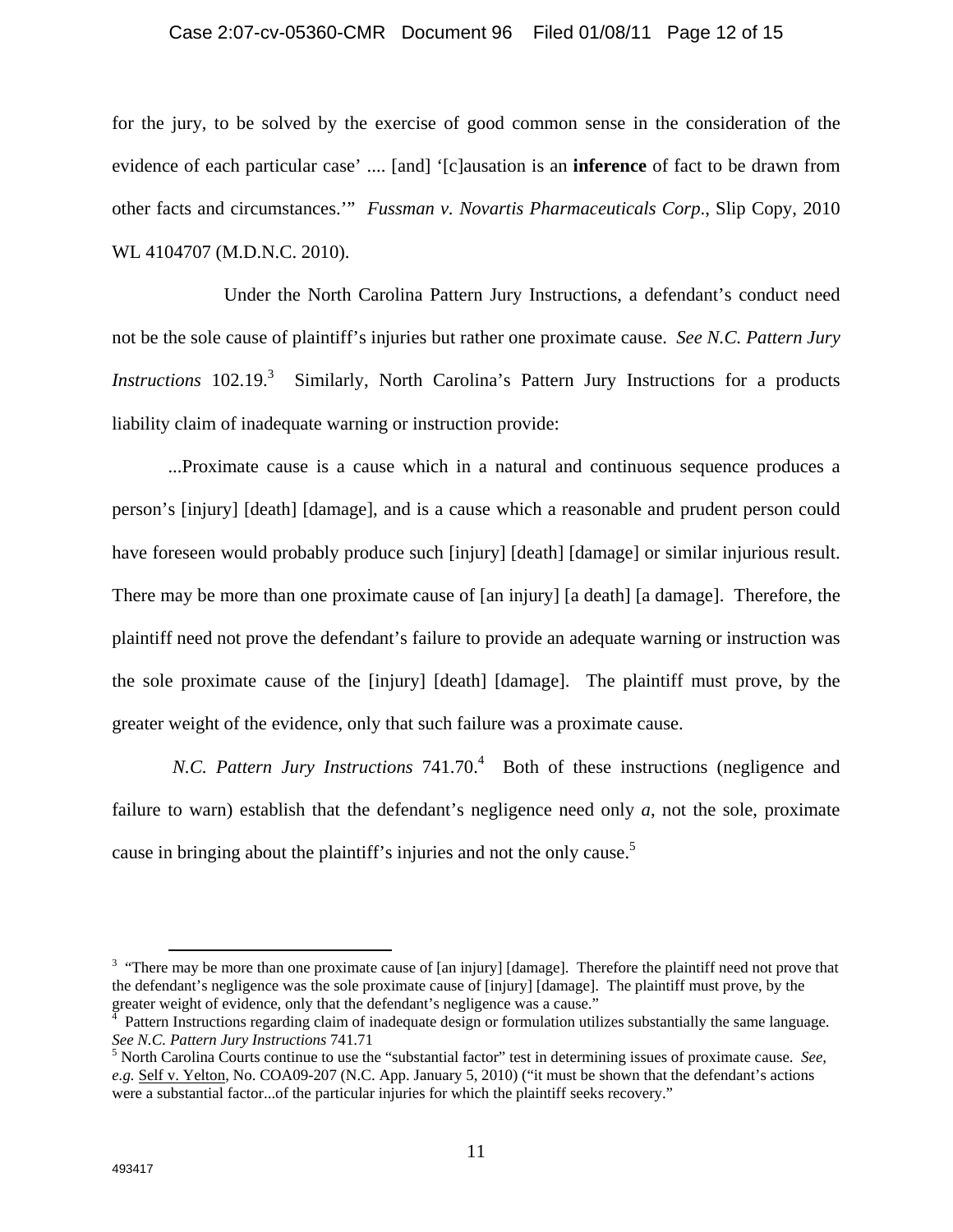### Case 2:07-cv-05360-CMR Document 96 Filed 01/08/11 Page 13 of 15

This result is clear in the North Carolina case law as well. A review of the case law in North Carolina shows that where an action was a substantial factor in bringing about the injury the court may find causation. In *Peal v. Smith*, 115 N.C. App. 225, 234 (1994), the court found there was sufficient evidence for a jury to find that defendant's failure to enforce an employment policy that prohibited an employee from being on a project work site under the influence of alcohol was a substantial factor in brining about the injuries sustained by the plaintiff in a car accident caused by defendant's employee after consuming alcohol at the work site. In making this finding, the court stated, "[a]n actor may be liable if his negligence is a substantial factor in causing an injury, and he is not relieved of liability because of the intervening act of a third person if such act was reasonably foreseeable at the time of his negligent conduct..." *Id*. at 234.

Glaxo's contention that liability in this case arises only as a result of "but for" proximate causation stands in stark contrast with the North Carolina Pattern Jury Instructions and well settled case law.<sup>6</sup> Plaintiffs need only prove that GSK's conduct (i.e., negligent design, failure to warn, etc.) was *a* substantial factor in causing James Burford's myocardial infarction and premature death. Plaintiffs, however, need not establish that Glaxo's conduct was the sole cause of James Burford's injuries; other contributing causes may exist.

 <sup>6</sup> Both parties are in agreement that North Carolina substantive case law controls the instant action.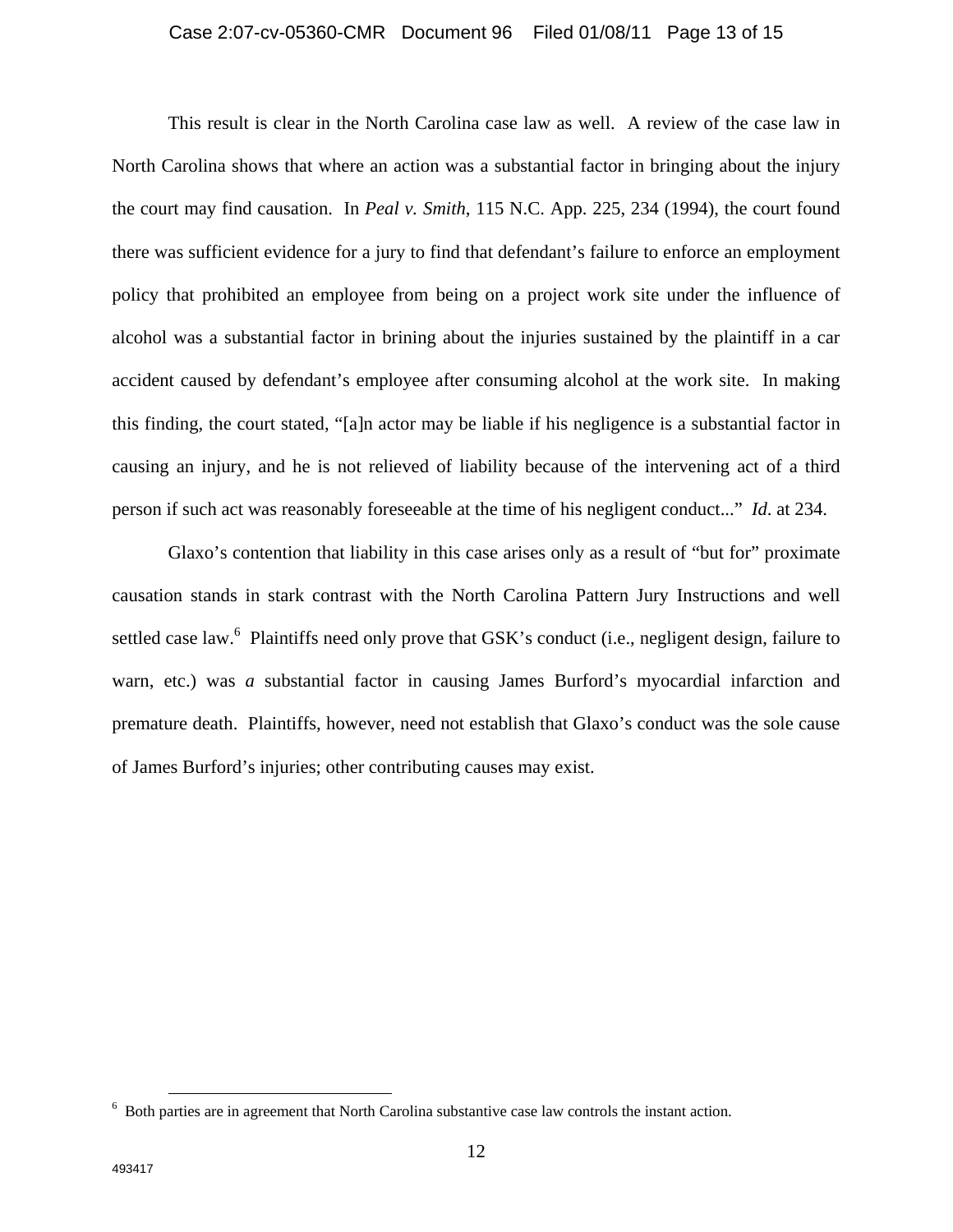Respectfully submitted this 7th day of January, 2011.

*s/Joseph J. Zonies*

Joseph J. Zonies jzonies@rplaw.com Reilly Pozner, LLP 511 16<sup>th</sup> Street, Suite 700 Denver, CO 80202 (303) 893-6100

Debora A. O'Neill Jack Meyerson Meyerson & O'Neill, PA 1700 Market Street, Suite 3025 Philadelphia, PA 19103 doneill@meyersonlawfirm.com

Thomas P. Cartmell Wagstaff & Cartmell LLP 4740 Grand Avenue, Suite 300 Kansas City, MO 64112 816-701-1102 tcartmell@wcllp.com